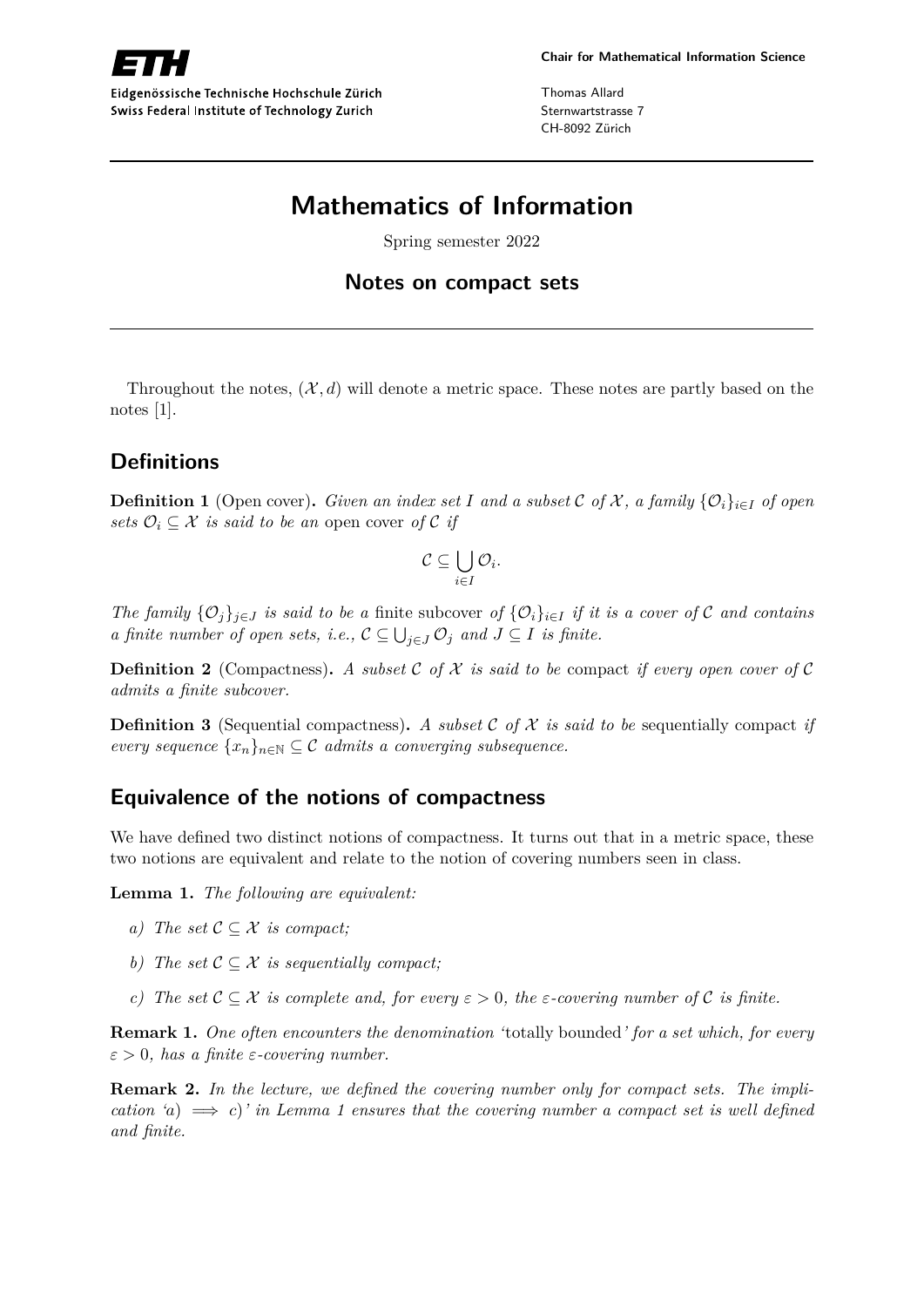*Proof.* We prove that compactness is equivalent to sequential compactness, which in turn is equivalent to being complete and totally bounded.

 $(a) \implies b$ ): Assume by contradiction that C is compact but not sequentially compact and take  ${x_n}_{n\in\mathbb{N}}$  a sequence which admits no converging subsequence. Consider the family

 $\{O \subseteq C \mid O \text{ is open and contains at most a finite number of elements of  $\{x_n\}_{n\in\mathbb{N}}\}\$ .$ 

Then this family is an open cover of C. Indeed, for every  $x \in C$ , since no subsequence of  $\{x_n\}_{n\in\mathbb{N}}$ converges to x, there exists an open neighborhood  $\mathcal O$  of x which contains at most finitely many elements of  $\{x_n\}_{n\in\mathbb{N}}$ . By compactness of C, it can then be covered by finitely many open sets  $\mathcal{O}$ , which each contain at most finitely many elements of  $\{x_n\}_{n\in\mathbb{N}}$ . We have reached a contradiction.

'*b*)  $\implies$  *a*)': Let's take C to be sequentially compact. Let  $\{O_i\}_{i\in I}$  be an open cover of C. We first prove that there exists  $\delta > 0$  such that, for every  $x \in \mathcal{C}$ , there exists  $i \in I$  satisfying  $\mathcal{B}(x,\delta) \subseteq \mathcal{O}_i$ . We argue by contradiction, that is, we suppose that we can find a sequence  $\{x_n\}_{n\in\mathbb{N}}$ in C such that  $\mathcal{B}(x_n, 1/n)$  is not contained in any  $\mathcal{O}_i$ . By sequential compactness,  $\{x_n\}_{n\in\mathbb{N}}$  admits a subsequence which converges to some  $x \in \mathcal{C}$ . Because  $\{\mathcal{O}_i\}_{i \in I}$  covers  $\mathcal{C}$ , there exists  $i \in I$  such that  $x \in \mathcal{O}_i$ , and, since  $\mathcal{O}_i$  is open, there exists  $\varepsilon > 0$  such that  $\mathcal{B}(x,\varepsilon) \subseteq \mathcal{O}_i$ . Since  $\{x_n\}_{n\in\mathbb{N}}$  has a subsequence converging to *x*, there exists  $n \in \mathbb{N}$  such that  $\mathcal{B}(x_n, 1/n) \subseteq \mathcal{B}(x, \varepsilon) \subseteq \mathcal{O}_i$ , which is in contradiction with the construction of  $\{x_n\}_{n\in\mathbb{N}}$ .

We have proven that there exists  $\delta > 0$  such that, for every  $x \in \mathcal{C}$ , there exists  $i \in I$  satisfying  $\mathcal{B}(x,\delta) \subseteq \mathcal{O}_i$ . Assume, again by way of contradiction, that there is no finite subcover of  $\{\mathcal{O}_i\}_{i\in I}$ . Then, one can construct a sequence  $\{x_n\}_{n\in\mathbb{N}}$  in C such that  $x_p \notin \mathcal{B}(x_q, \delta)$  for all  $p \neq q$ , otherwise C could be covered by a finite number of balls of radius *δ* and *a fortiori* by a finite number open sets  $\mathcal{O}_i$  containing these balls (which, we have proven above, exist). The sequence  $\{x_n\}_{n\in\mathbb{N}}$ admits a convergent subsequence by sequential compactness of C, but also satisfies  $d(x_p, x_q) \ge \delta$ for all  $p \neq q$  by construction, which yields a contradiction and concludes the proof.

'*b*)  $\implies$  *c*)': Let's take C to be sequentially compact and  $\{x_n\}_{n\in\mathbb{N}}$  a Cauchy sequence in C. By sequential compactness,  $\{x_n\}_{n\in\mathbb{N}}$  has a converging subsequence. Since  $\{x_n\}_{n\in\mathbb{N}}$  is Cauchy and has a converging subsequence, it is convergent in  $\mathcal C$  and therefore  $\mathcal C$  is complete.

Given  $\varepsilon > 0$ , the family

$$
\{\mathcal{B}(x,\varepsilon) \mid x \in \mathcal{C}\}
$$

is an open cover of  $\mathcal{C}$ . We have already proven that sequential compactness implies compactness. One can thus find a finite subcover to  $\{\mathcal{B}(x,\varepsilon) \mid x \in \mathcal{C}\}\$ . The cardinality of a minimal such subcover is, by definition, the *ε*-covering number of  $\mathcal{C}$ , which is therefore finite.

 $(c) \implies b$ ): Let's assume that C is complete and has finite  $(1/m)$ -covering number for every integer  $m \geq 1$ . We consider a sequence  $\{x_n\}_{n\in\mathbb{N}}$  in C and want to show that it admits a converging subsequence. Let  $\{y_1^{(1)}\}$  $y_1^{(1)},\ldots,y_{N_1}^{(1)}$  $\begin{bmatrix} \n\langle 1 \rangle \\ \nN_1 \n\end{bmatrix}$  be a 1-covering of C, then, by finiteness of the covering, one can extract a subsequence  ${x_n^{(1)}}_{n \in \mathbb{N}}$  of  ${x_n}_{n \in \mathbb{N}}$  such that all its elements are in  $\mathcal{B}(y_\ell^{(1)}$  $\ell$ <sup>(1)</sup>, 1) for some 1 ≤  $\ell$  ≤ *N*<sub>1</sub>. Likewise, one can find a subsequence  $\{x_n^{(m)}\}_{n \in \mathbb{N}}$  of  $\{x_n^{(m-1)}\}_{n \in \mathbb{N}}$ such that all its elements are contained in  $\mathcal{B}(y_{\ell}^{(m)})$  $y_{\ell}^{(m)}$ , 1/*m*), where  $\{y_1^{(m)}\}$  $y_1^{(m)},\ldots,y_{N_m}^{(m)}$  $\{N_m^{(m)}\}$  is a  $(1/m)$ covering of C and  $1 \leq \ell \leq N_m$ . The sequence  $\{x_k^{(k)}\}$  ${k \choose k}$ <sub>k∈N</sub> is therefore a Cauchy sequence. By completeness of C, it is a converging subsequence of  $\{x_n\}_{n\in\mathbb{N}}$ , which completes the proof.  $\Box$ 

### **Examples**

**Corollary 1** (Finite metric space)**.** *A metric space* (X *, d*) *containing a finite number of elements is compact.*